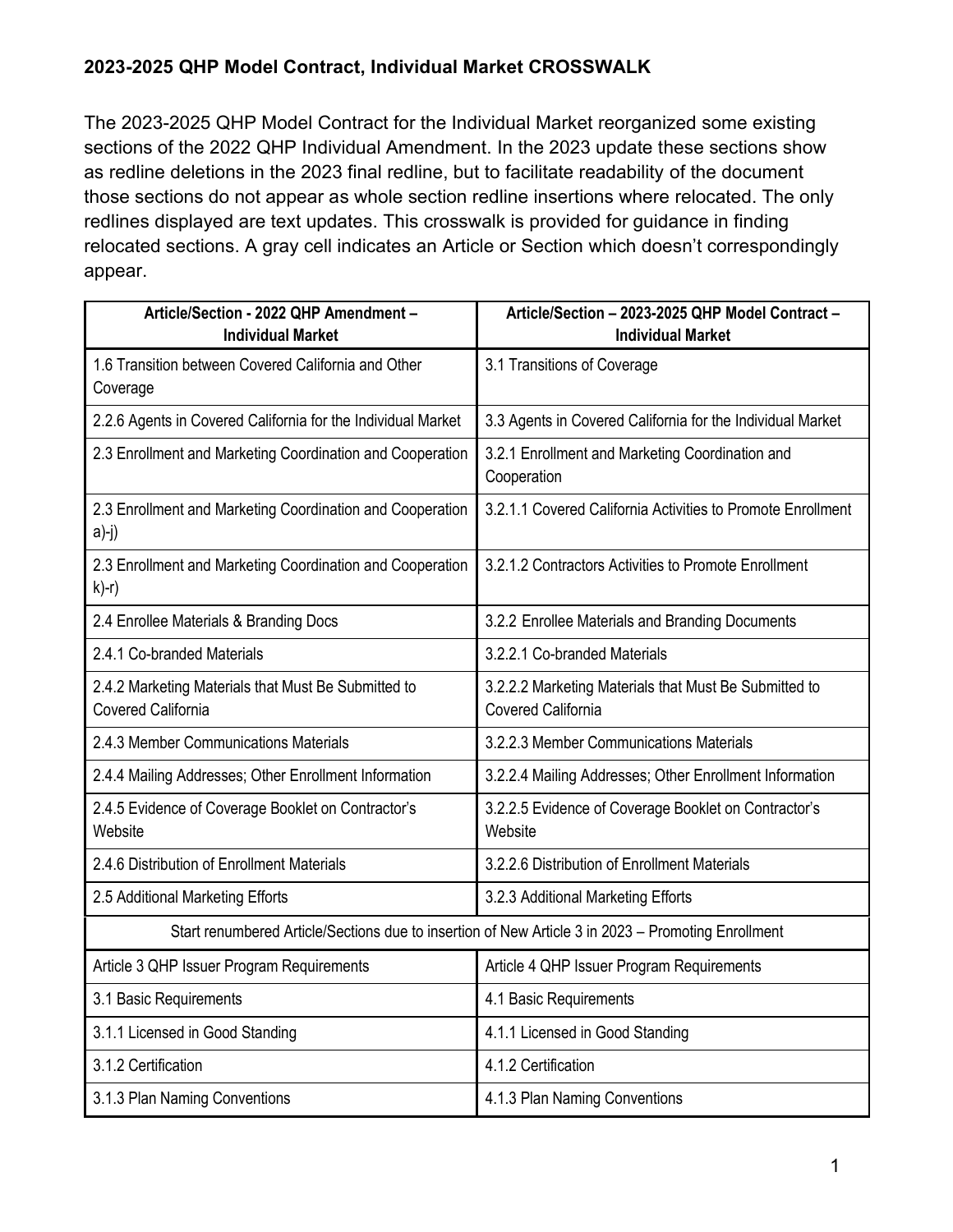| Article/Section - 2022 QHP Amendment -<br><b>Individual Market</b>           | Article/Section - 2023-2025 QHP Model Contract -<br><b>Individual Market</b> |
|------------------------------------------------------------------------------|------------------------------------------------------------------------------|
| 3.1.4 Operational Requirements and Liquidated Damages                        | 4.1.4 Operational Requirements and Liquidated Damages                        |
| 3. 2 Benefit Standards                                                       | 4.2 Benefit Standards                                                        |
| 3.2.1 Essential Health Benefits                                              | 4.2.1 Essential Health Benefits                                              |
| 3.2.2 Patient-Centered Standard Benefit Designs                              | 4.2.2 Patient-Centered Standard Benefit Designs                              |
| 3.2.3 Offerings Outside of Covered California                                | 4.2.3 Offerings Outside of Covered California                                |
| 3.2.4 Pediatric Dental Benefits                                              | 4.2.4 Pediatric Dental Benefits                                              |
| 3.2.5 Segregation of Funds                                                   | 4.2.5 Segregation of Funds                                                   |
| 3.2.6 Prescription Drugs                                                     | 4.2.6 Prescription Drugs                                                     |
| 3.3 Network Requirements                                                     | 4.3 Network Requirements                                                     |
| 3.3.1 Service Areas                                                          | 4.3.1 Service Areas                                                          |
| 3.3.2 Network Adequacy                                                       | 4.3.2 Network Adequacy                                                       |
| 3.3.5 Network Stability                                                      | 4.3.3 Network Stability                                                      |
| 3.3.2 c) Notice of material network disruption                               | 4.3.3. c) Network Disruptions                                                |
| 3.3.3 Essential Community Providers                                          | 4.3.4 Essential Community Providers                                          |
| 3.3.4 Special Rules Governing American Indians and<br><b>Alaskan Natives</b> | 4.3.5 Special Rules Governing American Indians and<br><b>Alaskan Natives</b> |
| 3.4 Participating Providers                                                  | 4.4 Participating Providers                                                  |
| 3.4.1 Provider Contracts                                                     | 4.4.1 Provider Contracts                                                     |
| 3.4.2 Provider Credentialing                                                 | 4.4.2 Provider Credentialing                                                 |
| 3.4.3 Enrollee Costs; Disclosure                                             | 4.4.3 Enrollee Costs; Disclosure                                             |
| 3.4.4 Covered California Provider Directory                                  | 4.4.4 Covered California Provider Directory                                  |
| 3.4.5 Use of Symphony Provider Directory                                     | 4.4.5 Use of Symphony Provider Directory                                     |
| 3.5 Premium Rate Setting                                                     | 4.5 Premium Rate Setting                                                     |
| 3.5.1 Rating Variations                                                      | 4.5.1 Rating Variations                                                      |
| 3.5.2 Covered California for the Individual Market Rates                     | 4.5.2 Covered California for the Individual Market Rates                     |
| 3.5.3 Rate Methodology                                                       | 4.5.3 Rate Methodology                                                       |
| 3.6 Customer Service Standards                                               | 4.6 Customer Service Standards                                               |
| 3.6.1 Basic Customer Service Requirements                                    | 4.6.1 Basic Customer Service Requirements                                    |
| 3.6.2 Enrollee Appeals and Grievances                                        | 4.6.2 Covered California Enrollee Appeals and Grievances                     |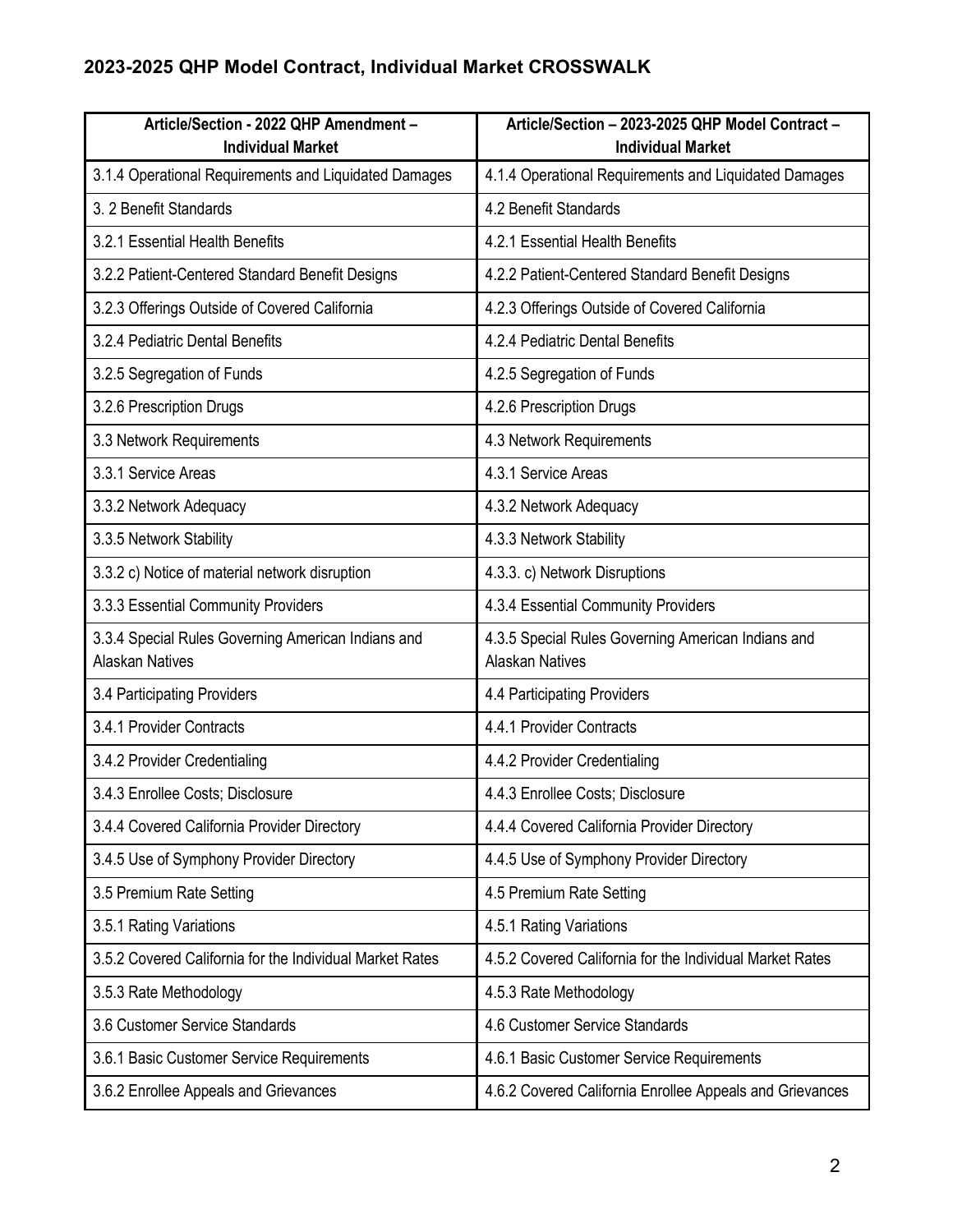| Article/Section - 2022 QHP Amendment -<br><b>Individual Market</b>              | Article/Section - 2023-2025 QHP Model Contract -<br><b>Individual Market</b> |
|---------------------------------------------------------------------------------|------------------------------------------------------------------------------|
| 3.6.3 Applications and Notices                                                  | 4.6.3 Applications and Notices                                               |
| 3.6.4 Customer Service Call Center                                              | 4.6.4 Customer Service Call Center                                           |
| 3.6.5 Customer Service Transfers                                                | 4.6.5 Customer Service Transfers                                             |
| 3.6.6 Customer Care                                                             | 4.6.6 Customer Care                                                          |
| 3.6.7 Notices                                                                   | 4.6.7 Notices                                                                |
| 3.6.8 Contractor-Specific Information                                           | 4.6.8 Contractor-Specific Information                                        |
| 3.6.9 Enrollee Materials: Basic Requirements                                    | 4.6.9 Covered California Enrollee Materials: Basic<br>Requirements           |
| 3.6.10 New Enrollee Enrollment Packets                                          | 4.6.10 New Covered California Enrollee Enrollment Packets                    |
| 3.6.11 Summary of Benefits and Coverage                                         | 4.6.11 Summary of Benefits and Coverage                                      |
| 3.6.12 Electronic Listing of Participating Providers                            | 4.6.12 Electronic Listing of Participating Providers                         |
| 3.6.13 Access to Medical Services Pending ID Card Receipt                       | 4.6.13 Access to Medical Services Pending ID Card Receipt                    |
| 3.6.14 Explanation of Benefits                                                  | 4.6.14 Explanation of Benefits                                               |
| 3.6.15 Secure Plan Website for Enrollees and Providers                          | 4.6.15 Secure Plan Website for Enrollees and Providers                       |
| 3.6.16 Required Reports                                                         | 4.6.16 Required Reports                                                      |
| 3.6.17 Contractor Staff Training about Covered California                       | 4.6.17 Contractor Staff Training about Covered California                    |
| 3.6.18 Customer Service Training Process                                        | 4.6.18 Customer Service Training Process                                     |
| Article 4 - Quality, Network Management And Delivery<br><b>System Standards</b> | Article 5 Advancing Equity, Quality, and Value                               |
| 4.1 Covered California Quality Initiatives                                      | 5.1 Covered California Quality and Equity Initiatives                        |
| 4.2 Quality Management Program                                                  | 5.2 Quality Improvement and Disparities Reduction<br>Programs                |
| 4.2 Quality Management Program - first paragraph                                | 5.2.1 a) General Requirements (Article 4.2 + NEW)                            |
| 4.2 Quality Management Program - first paragraph                                | 5.2.1 b) General Requirements (Article 4.2 +NEW)                             |
| 4.2 Quality Management Program 2 <sup>nd</sup> paragraph                        | 5.2.1 c) General Requirements (Article 4.2 + NEW)                            |
|                                                                                 | 5.2.1 d) and e)General Requirements (NEW)                                    |
|                                                                                 | 5.2.2 Potential Payment Obligations for Quality Performance<br>(NEW)         |
|                                                                                 | 5.2.3 Removal from the Exchange (NEW)                                        |
|                                                                                 | 5.2.4 Quality Improvement Plans (NEW)                                        |